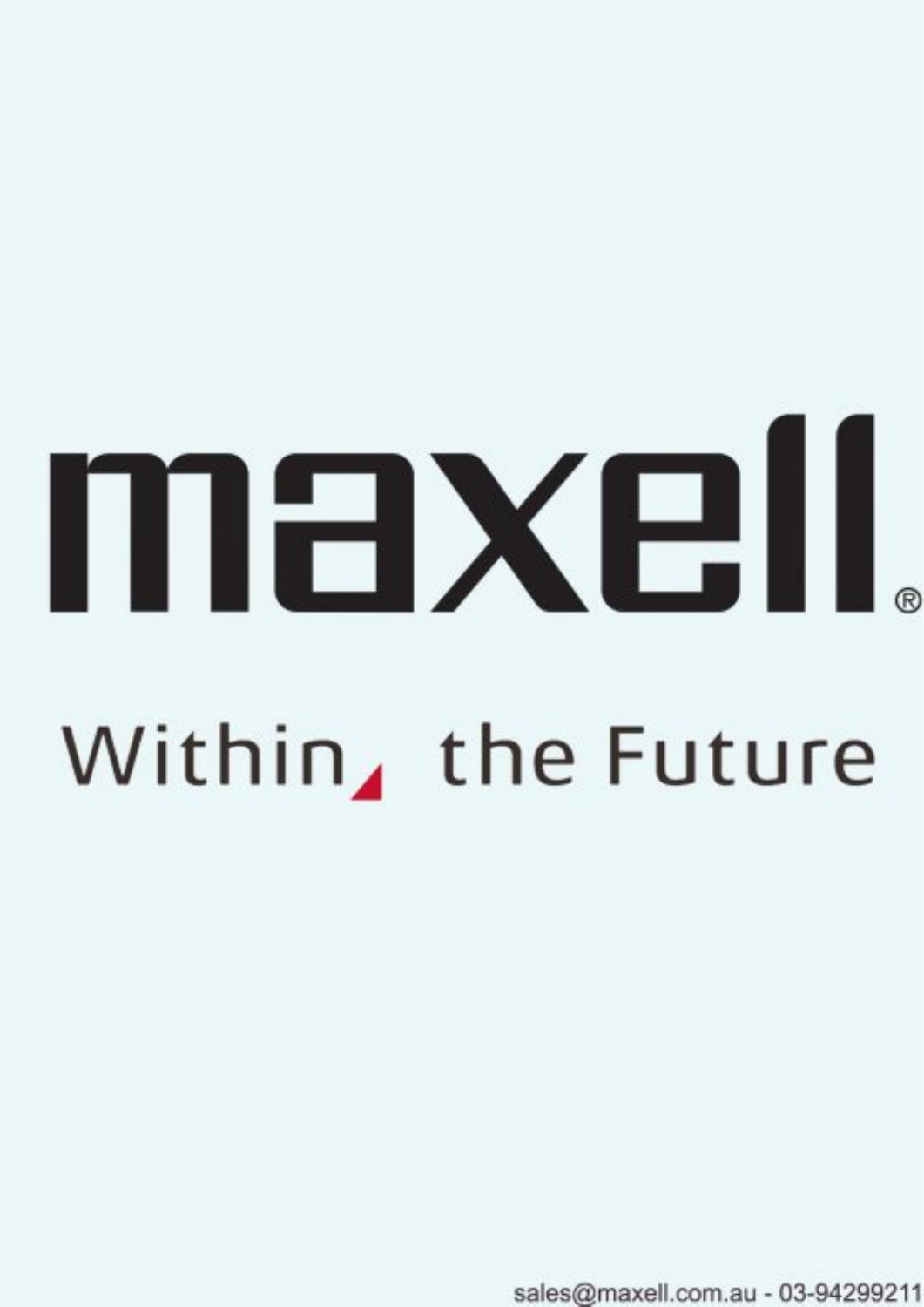# **TABLE OF CONTENTS**

| IC card & reader / writer manufactured and the card & reader / writer manufactured and the card & |  |
|---------------------------------------------------------------------------------------------------|--|
|                                                                                                   |  |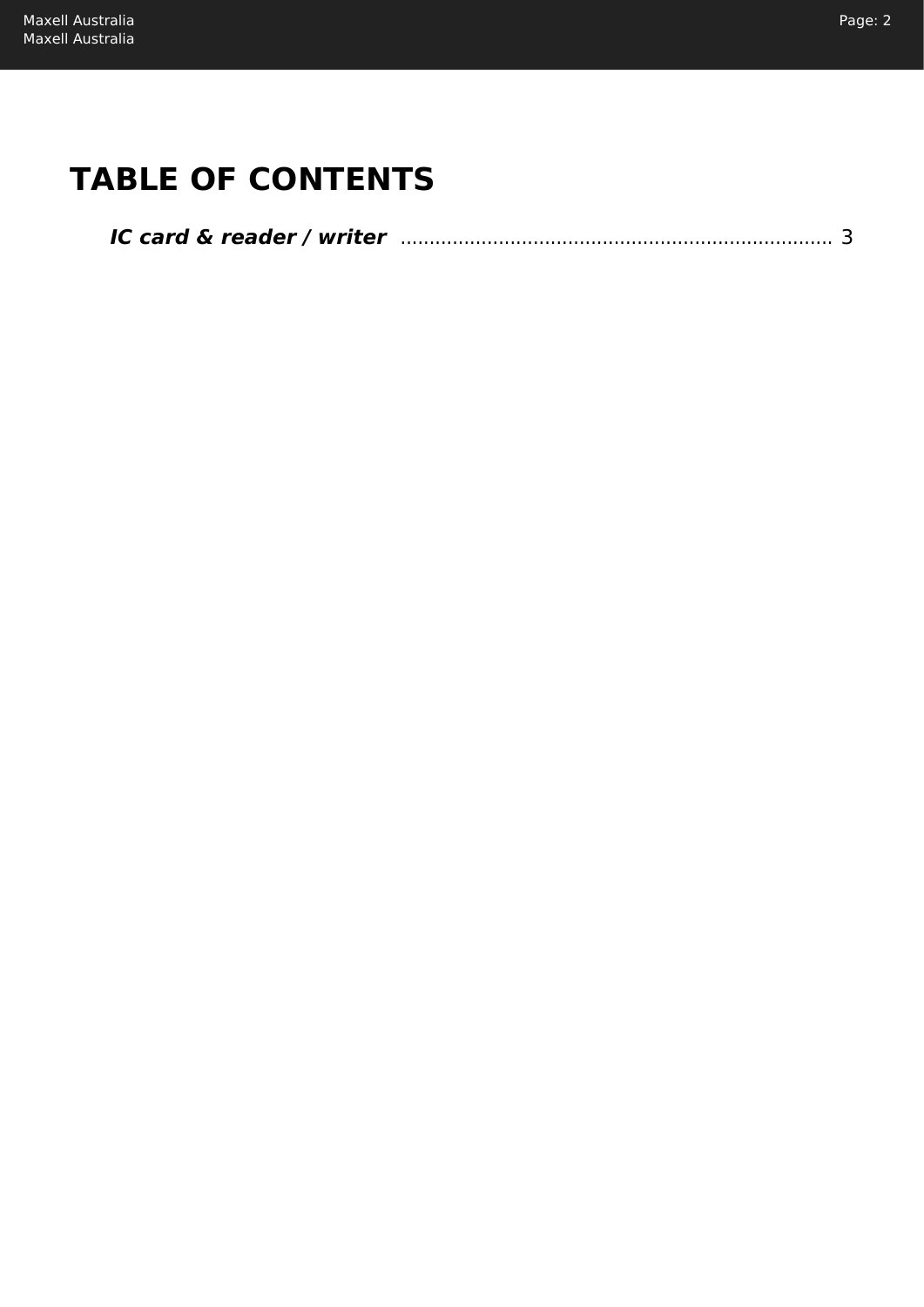# **IC CARD & READER / WRITER**

<span id="page-2-0"></span>

## **CUSTOM IC CARD**

[Read More](https://maxell.com.au/shop/industrial/ic-card-reader-writer/custom-ic-card/) **SKU:** N/A **Price: Categories:** [IC card & reader / writer](https://maxell.com.au/product-category/industrial/ic-card-reader-writer/), [Industrial](https://maxell.com.au/product-category/industrial/)



#### **IC CARD LINEUP**

[Read More](https://maxell.com.au/shop/industrial/ic-card-reader-writer/ic-card-lineup/) **SKU:** N/A **Price: Categories:** [IC card & reader / writer](https://maxell.com.au/product-category/industrial/ic-card-reader-writer/), [Industrial](https://maxell.com.au/product-category/industrial/)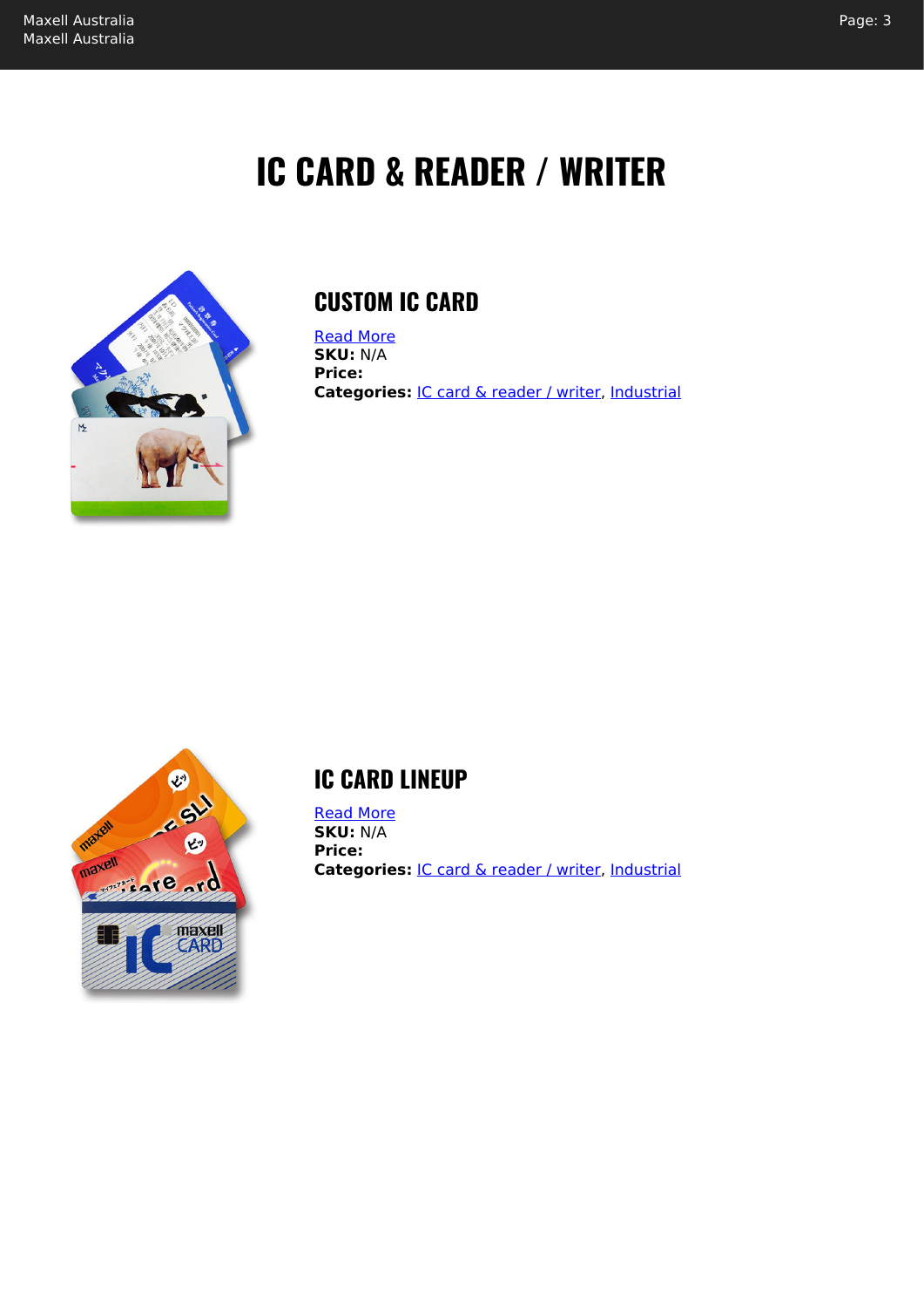

## **CLEANING CARD FOR CONTACT READER / WRITER**

[Read More](https://maxell.com.au/shop/industrial/ic-card-reader-writer/cleaning-card-for-contact-reader-writer/) **SKU:** N/A **Price:** Categories: *[IC card & reader / writer](https://maxell.com.au/product-category/industrial/ic-card-reader-writer/), [Industrial](https://maxell.com.au/product-category/industrial/)* 



#### **CONTACT TYPE IC CARD READER / WRITER FOR CORPORATIONS M-1900S**

[Read More](https://maxell.com.au/shop/industrial/ic-card-reader-writer/contact-type-ic-card-reader-writer-for-corporations-m-1900s/) **SKU:** M-1900S **Price: Categories:** [IC card & reader / writer](https://maxell.com.au/product-category/industrial/ic-card-reader-writer/), [Industrial](https://maxell.com.au/product-category/industrial/)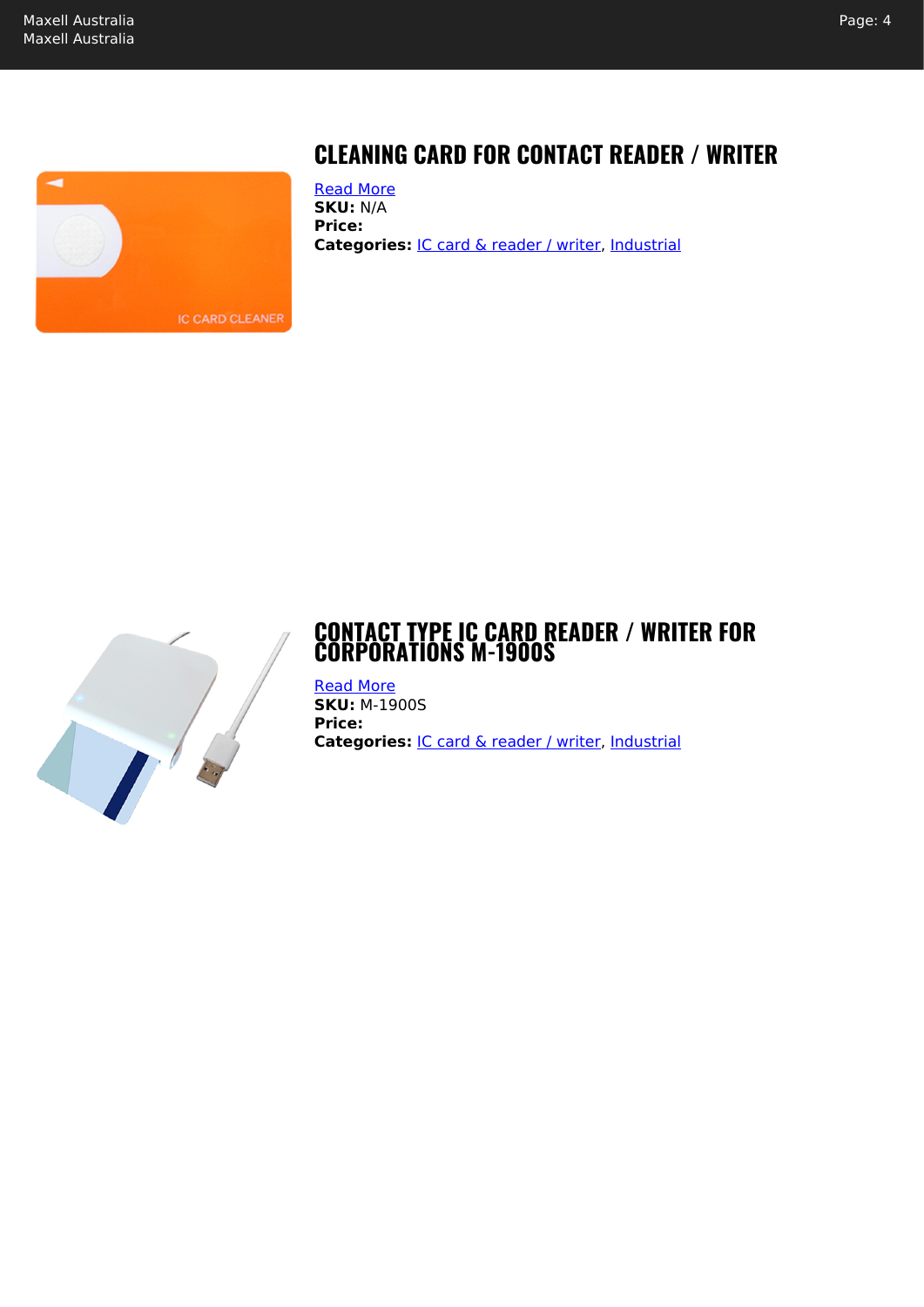



# **NFC READER / WRITER FOR CORPORATE M-1850S**

[Read More](https://maxell.com.au/shop/industrial/ic-card-reader-writer/nfc-reader-writer-for-corporate-m-1850s/) **SKU:** N/A **Price:** Categories: **[IC card & reader / writer](https://maxell.com.au/product-category/industrial/ic-card-reader-writer/), [Industrial](https://maxell.com.au/product-category/industrial/)** 



### **NON-CONTACT IC CARD / TAG I-CODE SLI**

[Read More](https://maxell.com.au/shop/industrial/ic-card-reader-writer/non-contact-ic-card-tag-i-code-sli/) **SKU:** N/A **Price: Categories: [IC card & reader / writer](https://maxell.com.au/product-category/industrial/ic-card-reader-writer/), [Industrial](https://maxell.com.au/product-category/industrial/)**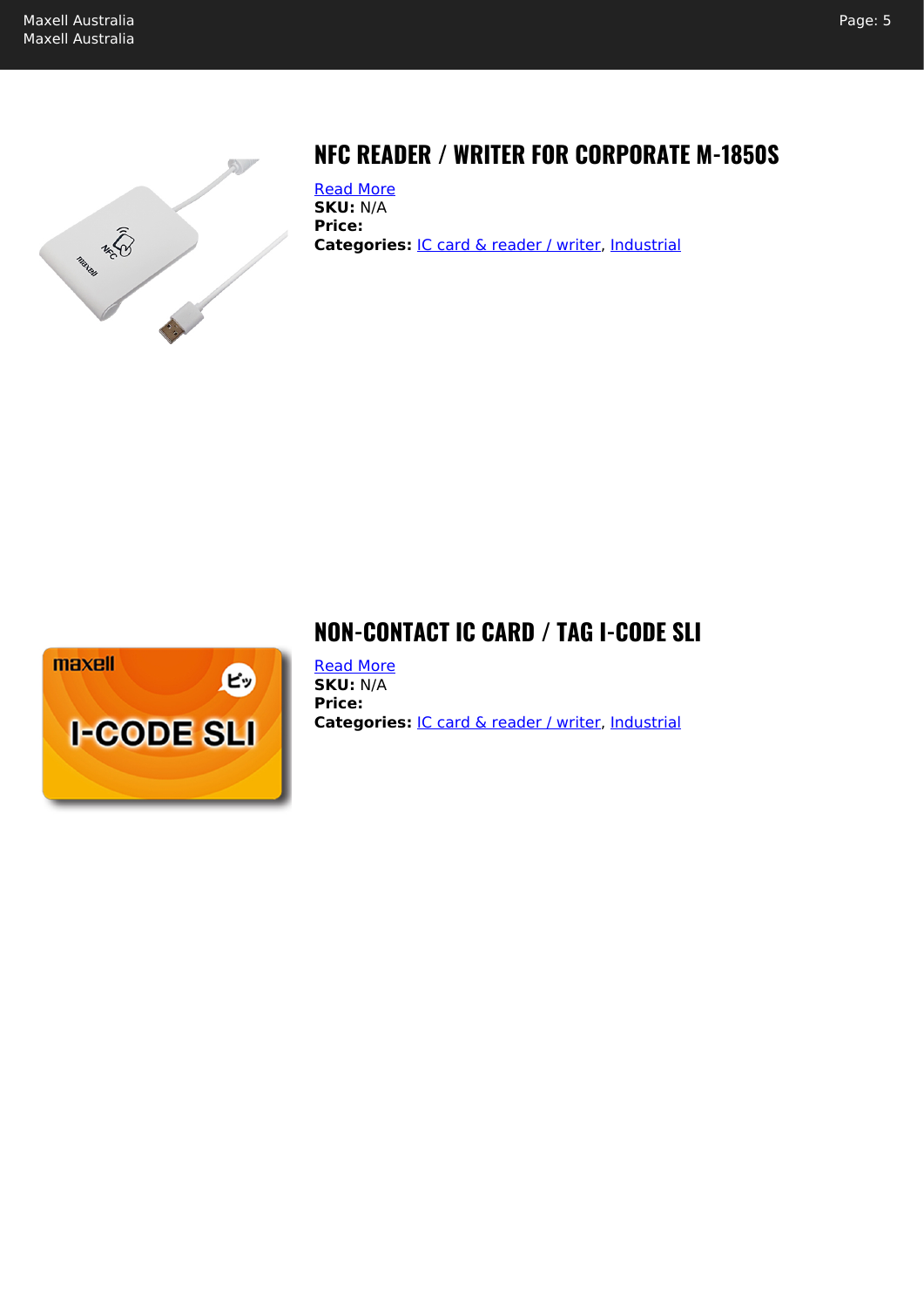

# **NON-CONTACT IC CARD / TAG MIFARE**

[Read More](https://maxell.com.au/shop/industrial/ic-card-reader-writer/non-contact-ic-card-tag-mifare/) **SKU:** N/A **Price:** Categories: **[IC card & reader / writer](https://maxell.com.au/product-category/industrial/ic-card-reader-writer/), [Industrial](https://maxell.com.au/product-category/industrial/)** 



#### **NON-CONTACT IC CARD FELICA LITE-S**

[Read More](https://maxell.com.au/shop/industrial/ic-card-reader-writer/non-contact-ic-card-felica-lite-s/) **SKU:** IE-FS (HP) / IE-FS (SE) **Price: Categories:** [IC card & reader / writer](https://maxell.com.au/product-category/industrial/ic-card-reader-writer/), [Industrial](https://maxell.com.au/product-category/industrial/)